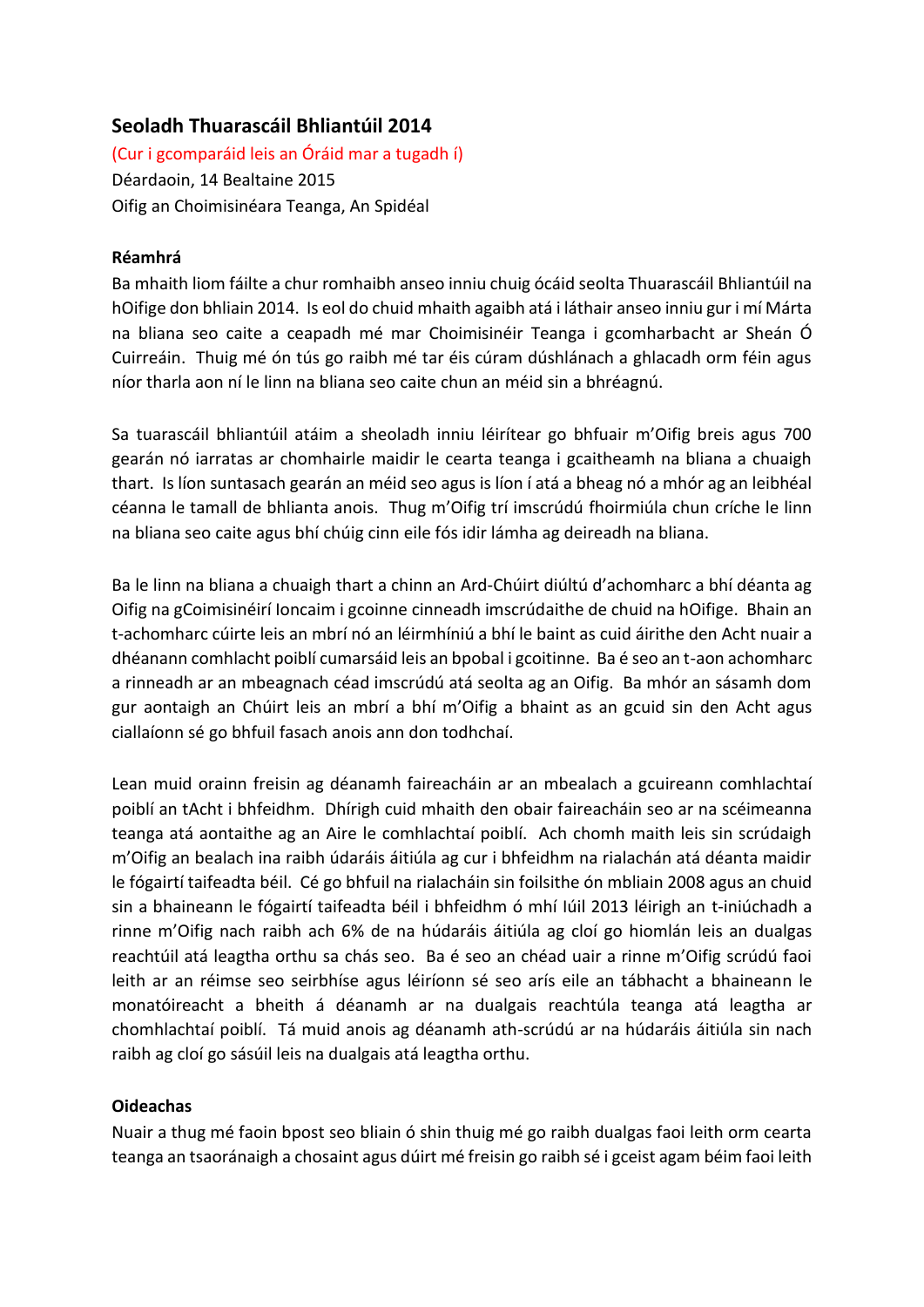a leagan ar chúrsaí oideachais. Tá cás faoi mo bhráid ó thosaigh mé sa phost a nascann an dá ábhar sin le chéile go sonrach.

Léirigh imscrúdú a rinne an Oifig seo i 2013 go ndearna an Roinn Oideachais iarracht tabhairt ar scoil Ghaeltachta a fheidhmíonn trí Ghaeilge glacadh le hath-imlonnú múinteora nuair nár chreid údaráis na scoile sin, ná na múinteoirí a bhí i gceist, go raibh oiread líofacht ag na múinteoirí i nGaeilge lena gcuid oibre a dhéanamh go cuí sa teanga sin.

Ba é bun-mholadh na tuarascála imscrúdaithe ná go raibh dualgas reachtúil ar an Roinn Oideachais, de réir an Achta Oideachais, 1998, a chinntiú gur múinteoirí a bhí cumasach ó thaobh na Gaeilge de a cheapfaí i scoileanna Gaeltachta.

Tar éis athbhreithniú a dhéanamh ar an mbealach ar cuireadh moltaí an imscrúdaithe i bhfeidhm tá mé tagtha ar an tuairim nach bhfuil dul chun cinn dóthanach déanta ag an Roinn i gcur i bhfeidhm na mholtaí a rinneadh. Tá mé den bharúil go bhfuil an baol ann go fóill go gceapfaí múinteoirí ón bpainéal ath-imlonnaithe foirne nach mbeadh a gcuid Gaeilge ar chaighdeán sách maith le oibriú i scoil Ghaeltachta.

Mar sin, sa bhreis ar an Tuarascáil Bhliantúil atáim a sheoladh inniu tá mé freisin ag cur tuarascála faoi bhráid gach Tí den Oireachtais maidir le teip na Roinne Oideachais moltaí a bhí déanta i dTuarascáil Imscrúdaithe a chur i bhfeidhm go sásúil. Seo é an chéad uair domsa a leithéid do chinneadh a thógáil ach déanaim é gan aon leithscéal a ghabháil. Ní féidir glacadh le córas a d'fhágfadh an baol ann go fóill go gceapfaí múinteoirí ar bheagán Gaeilge i scoileanna Gaeltachta.

Creidim gur ceist í seo a gcaithfear aghaidh a thabhairt uirthi, go háirithe i bhfianaise na moltaí polasaí atá déanta ag an Roinn don Soláthar Oideachais i Limistéir Ghaeltachta, moltaí dála an scéil a bhfáiltím rompu.

Le seoladh na moltaí polasaithe seo tá an Roinn Oideachais ag aithint gur gá cúram faoi leith a dhéanamh do sholáthar an oideachais i gcomhthéacs teangeolaíochta na Gaeltachta. Fáiltím roimh an gcur chuige seo fiú is gur chóir a leithéid bheith déanta blianta fada ó shin. Tá súil agam go dtabharfar feidhm de na moltaí gan aon mhoilleadóireacht mar tá an t-am gur féidir difríocht a dhéanamh ag fáil gearr anois.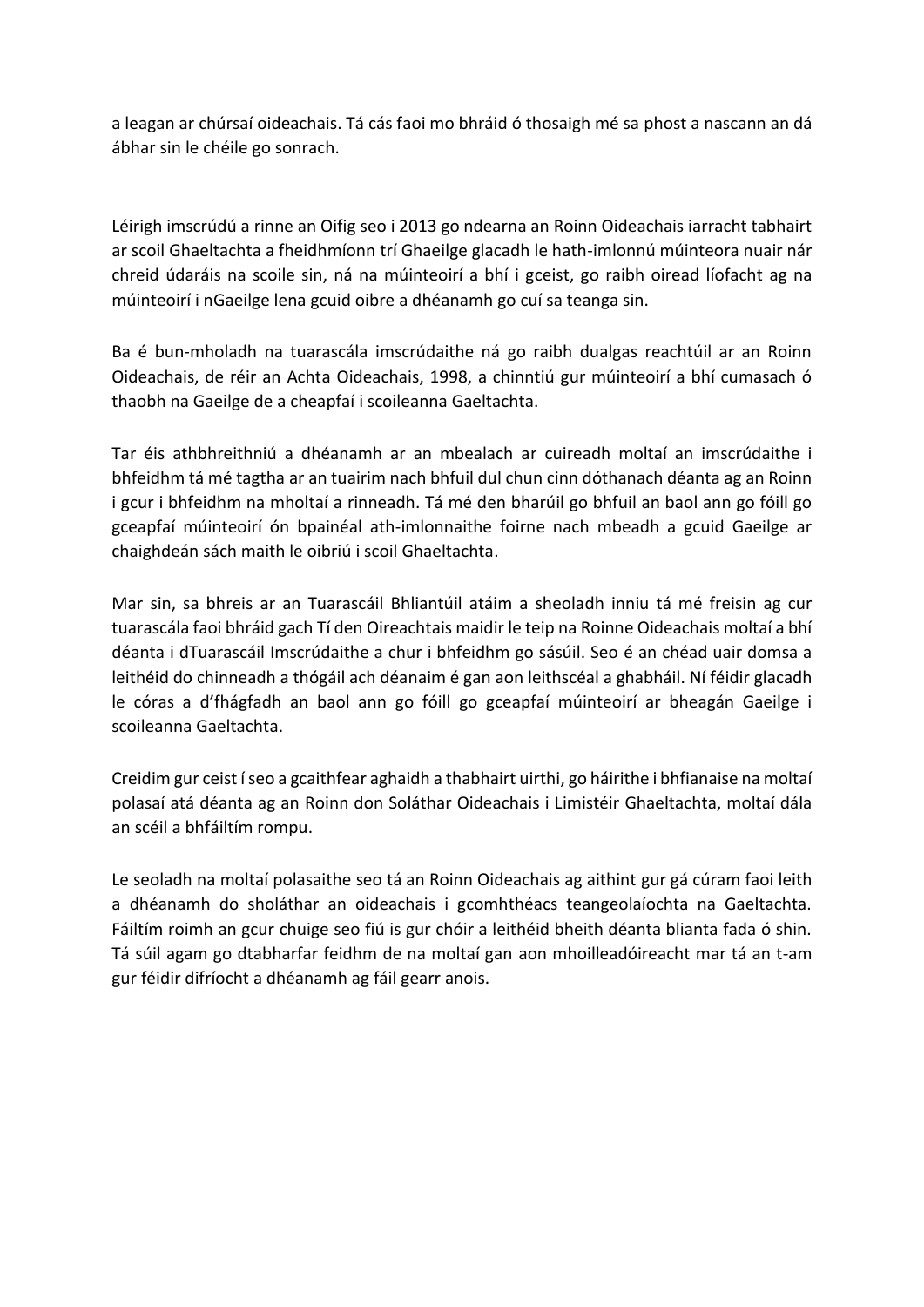#### **Buaic phointí na bliana**

Thuig mé agus mé ag glacadh leis an ról seo go raibh comhartha ceiste mór faoi thodhchaí na hOifige leis an moladh a bhí ann ag an am go ndéanfaí cónascadh idir an Oifig agus Oifig an Ombudsman. Ba dheacair a bheith ag siúil go bhféadfadh an Oifig feidhmiú le haon chinnteacht fad agus a bhí an scamall sin os cionn thodhchaí na hOifige. D'fháiltigh mé go mór roimh an gcinneadh a rinneadh i mí Aibreáin na bliana seo caite deireadh a chur leis an gcónascadh a bhí beartaithe don Oifig. D'fháiltigh mé freisin roimh na socruithe foirne a ceadaíodh don Oifig agus chuidigh an dá ghníomh sin go mór chun cur le buanseasmhacht na hOifige. Céimeanna tábhachtacha a bhí sna cinntí agus socruithe a rinneadh agus thug siad an Oifig ar ais ar thalamh slán arís. Linn go fóill tá na bun-dúshláin struchtúrtha a bhí aitheanta sular ghlac mise an ról seo: go príomha, Acht Teanga nach bhfuil sách láidir agus gan dóthain daoine le Gaeilge a bheith fostaithe sa tseirbhís phoiblí.

#### **Athbhreithniú ar Acht na dTeangacha Oifigiúla**

Tá sé deacair a chreidiúint gur i mí na Samhna 2011 a cuireadh tús le hathbhreithniú ar Acht na dTeangacha Oifigiúla agus nach bhfuil aon Acht leasaithe againn go fóill. Léiríonn sé sin b'fhéidir an míshuaimhneas a bhaineann leis an bpróiseas. Tá sé ráite agam roimhe seo nach bhfuil Ceannteidil an Bille a foilsíodh i mí Aibreán na bliana seo caite sásúil. Ní théann na leasuithe atá molta sách fada chun an tAcht a neartú agus níltear ag dul i ngleic le ceann de na fadhbanna is mó atá aitheanta leis an reachtaíocht le blianta fada, is é sin córas na scéimeanna teanga.

Le linn na bliana a chuaigh thart aontaíodh 21 scéim teanga nua, bhain 6 cinn acu sin le scéimeanna teanga a aontaíodh le comhlachtaí poiblí den chéad uair agus b'a athnuachan a bhí sna 15 scéim teanga eile a aontaíodh. In ainneoin iarrachtaí na Roinne Ealaíon, Oidhreachta agus Gaeltachta ní féidir liom a rá go bhfuil mé iontach sásta le caighdeán na ngealltanas atá i gcuid de na scéimeanna teanga a aontaíodh. Creidim gur locht struchtúrtha é seo ar an gcóras féin, córas ina dtairgeann an comhlacht poiblí na seirbhísí atá sé sásta a chuir ar fáil seachas a bheith ag oibriú i dtreo caighdeáin seirbhíse trí Ghaeilge a bheith ar fáil mar cheart teanga don saoránach. Faoi dheireadh na bliana bhí 99 iarratas ar scéim teanga nach raibh daingnithe go fóill ag an Aire, agus deich gcinn de na hiarratais sin ag seasamh amach le os cionn seacht mbliana. Níl sé chun leasa aon duine go mbeifí ag aontú scéimeanna teanga mura bhfuil fiúntas leis na scéimeanna sin. Is léir ó na deacrachtaí a bhaineann le haontú scéimeanna teanga go fóill, chomh maith leis an imní atá orm faoi chaighdeán na scéimeanna atáthar a aontú go bhfuil sé in am anois aghaidh a thabhairt ar mhalairt do chóras in áit córas na scéimeanna teanga.

Is níos luaithe i mbliana a d'fhoilsigh an Comhchoiste um Chomhshaol, Cultúr agus Gaeltacht a thuairisc ar Cheannteidil an Bhille. Léiríonn an 34 moladh atá déantán ag an gcoiste traspháirtí seo go bhfuil athruithe móra ag teastáil ar na ceannteidil a foilsíodh anuraidh.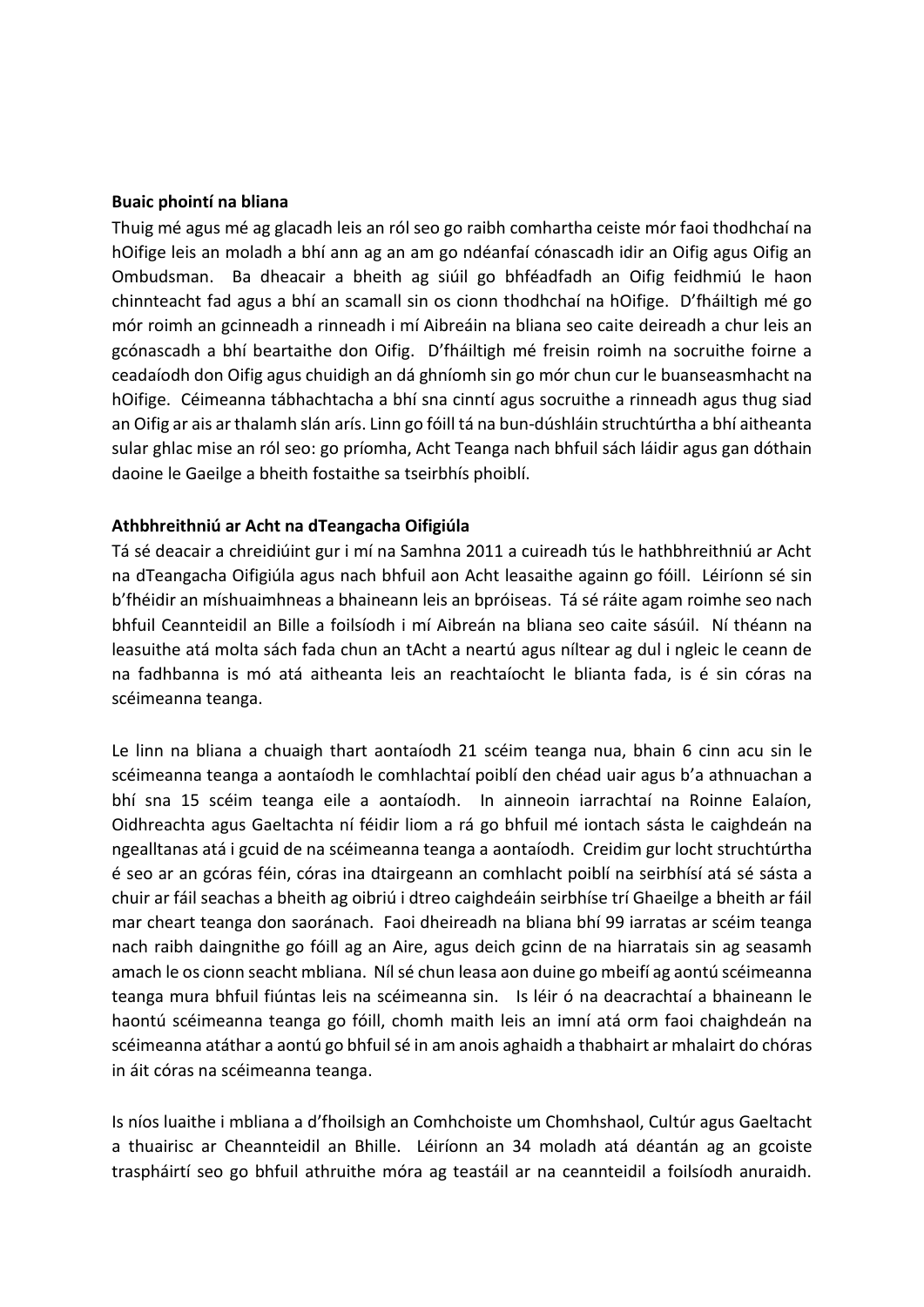Tuigim go bhfuil an tAire anois ag déanamh a mheasa ar mholtaí an Chomhchoiste, ar na moltaí atá déanta agam féin agus ag m'Oifig agus go deimhin ar na moltaí a tháinig chun cinn le linn an phróisis comhairliúcháin phoiblí. Tá súil agam go dtabharfaidh sé cluas éisteachta do na héilimh éagsúla atáthar a dhéanamh agus go mbeidh Acht Teanga níos láidre againn dá bharr.

Tá trí mhór-leasú á lorg agamsa ar an reachtaíocht atá againn faoi láthair. Ar an gcéad dul síos tá mé ag moladh go n-imeodh muid ó chóras na scéimeanna teanga. Go simplí agus mar atá tugtha le fios agam roimhe seo, níl ag éirí leis na scéimeanna teanga an bun-chuspóir a bhí leo a bhaint amach. Tá sé spéisiúil go bhfuiltear ag tosú ag imeacht ó chóras na scéimeanna teanga sa Bhreatain Bheag, anois áit ar foilsíodh na chéad chaighdeáin seirbhíse teanga níos luaithe i mbliana. Luath nó mall creidim go mbeidh orainne an chéim chéanna a ghlacadh. Anois, agus an tAcht á athbhreithniú, an t-am le bheith cróga.

In ionad a bheith ag aontú scéimeanna teanga ina gceann is ina gceann is fearr i bhfad go mbeadh caighdeáin leagtha síos maidir leis na seirbhísí a chaithfidh comhlachtaí poiblí a chuir ar fáil trí Ghaeilge do shaoránaigh na tíre seo. In ionad a bheith ag brath ar céard atá an comhlacht poiblí sásta a thairiscint ba chóir an bhéim a leagan ar na seirbhísí ba chóir a bheith ar fáil agus tamall de bhlianta a bheith ag comhlachtaí poiblí chun na caighdeáin sin a bhaint amach. Ní coincheap nua é seo mar tá sé in úsáid cheana féin i gcás comharthaíochta, stáiseanóireachta agus fógairtí taifeadta béil;- níl ann ach go gcuirfí leis an réimse seirbhísí sin. Mar sin féin, creidim go n-athródh a leithéid de chur chuige an creat reachtaíochta teanga ó bhonn, bheadh cur chuige den chineál seo níos éasca le riaradh agus bheadh sé i bhfad níos soiléire don saoránach céard iad na seirbhísí a bhfuil sé nó sí ina dteideal mar cheart. Creidim gurb é seo an bealach is éifeachtaí gur féidir linn a chinntiú go mbeidh seirbhísí mar is ceart curtha ar fáil i nGaeilge do shaoránaigh na tíre seo.

Ceangailte go dlúth leis an leasú seo tá an moladh go ndéanfaí rangú ar chomhlachtaí poiblí agus go leagfaí na dualgais is troime teanga ar na comhlachtaí poiblí sin is mó a bhíonn i dteagmháil leis an bpobal, pobal na Gaeilge agus na Gaeltachta san áireamh.

An tríú mór-leasú atá á mholadh agam ar an mBille reatha ná go ndéanfaí foráil dhíreach san Acht ionas go gcaithfidh Gaeilge ar a dtoil a bheith ag oibrithe Stáit a bhíonn lonnaithe nó ag cur seirbhísí ar fáil sna ceantair Ghaeltachta. Ní féidir leis an Stát a bheith ar lámh amháin ag cur dualgas ar phobail Ghaeltachta pleananna teanga a réiteach más ann go bhfuil siad lena stádas Gaeltachta a choinneáil agus ar an lámh eile a bheith ag diúltú barántas a thabhairt go gcuirfidh an Stát féin a chuid seirbhísí ar fáil sna pobail chéanna trí Ghaeilge. Bheadh sé áiféiseach go mbeadh an Stát ag infheistiú sna pobail Ghaeltachta chun an Ghaeilge a chuir chun cinn agus fós nach mbeadh oibrithe an Stáit féin in ann a gcuid seirbhísí a chur ar fáil i nGaeilge do na pobail chéanna.

Mar a luaigh mé níos luaithe fáiltím roimh cháipéis na Roinne Oideachais agus Scileanna *"Moltaí Polasaí don Soláthar Oideachais i Limistéir Ghaeltachta* ". Tá sé tráthúil go bhfuil an